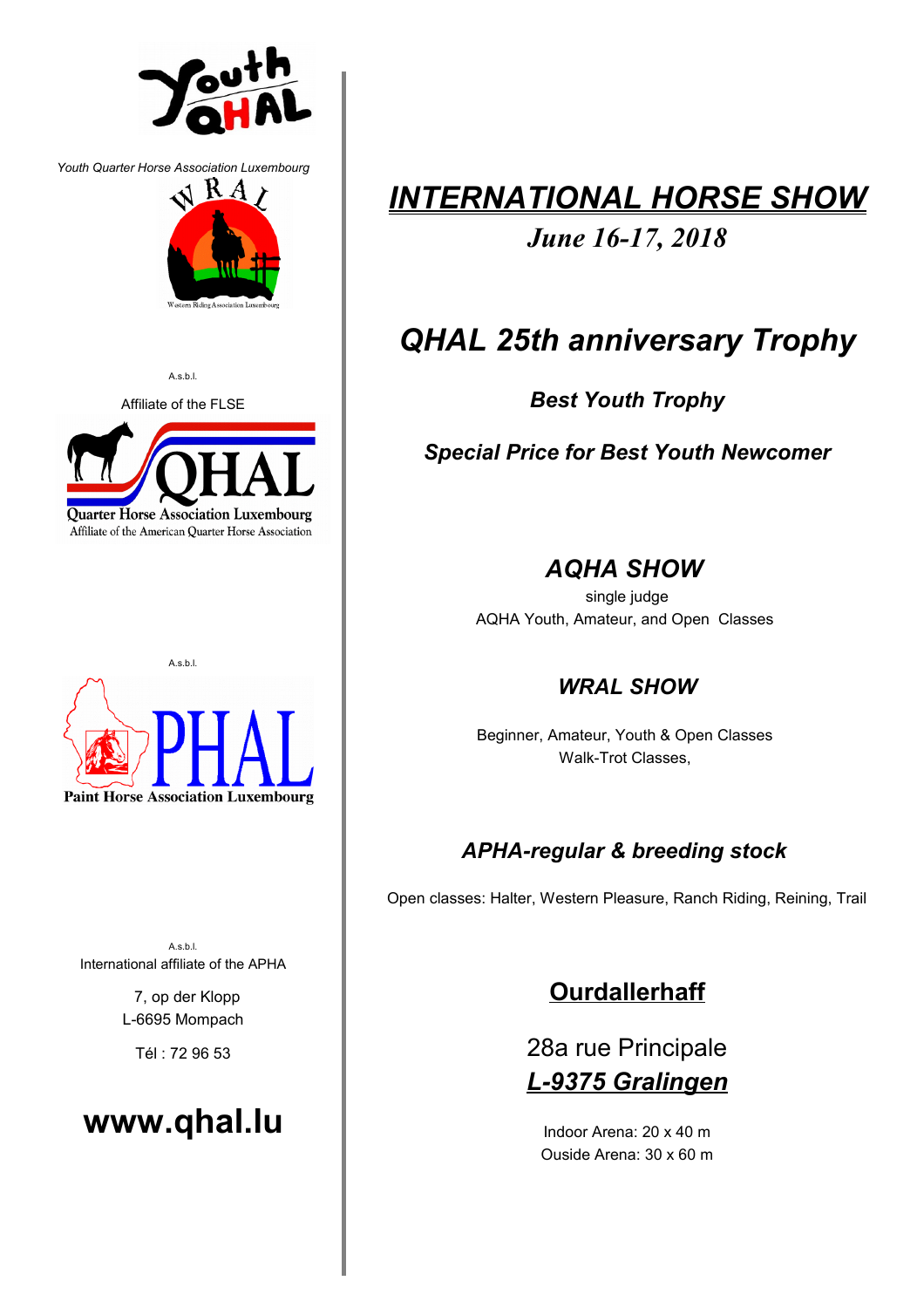# Gralingen (Luxbg.), June 16-17, 2018

|                |                                           |                                       |                 |    | 33 TAQHA    |              | 103300 THREE YEAR OLD STALLIONS         | UPEN            |
|----------------|-------------------------------------------|---------------------------------------|-----------------|----|-------------|--------------|-----------------------------------------|-----------------|
|                | Saturday June 16, 2018 show start at 8:00 |                                       |                 | 34 | <b>AQHA</b> |              | 103400 AGED STALLIONS                   | <b>OPEN</b>     |
|                | WRAL                                      | 440 HUNTER UNDER SADDLE               | <b>OPEN</b>     | 35 | <b>AQHA</b> |              | 173000 PERFORMANCE STALLIONS            | <b>OPEN</b>     |
| $\overline{2}$ | <b>WRAL</b>                               | <b>HUNTER UNDER SADDLE Walk-Trot</b>  | <b>BEGINNER</b> | 36 | <b>AQHA</b> |              | 105400 YEARLING MARES                   | <b>OPEN</b>     |
| 3              | <b>AQHA</b>                               | 144000 HUNTER UNDER SADDLE            | <b>OPEN</b>     | 37 | <b>AQHA</b> |              | 105500 TWO YEAR OLD MARES               | <b>OPEN</b>     |
| $\overline{4}$ | <b>AQHA</b>                               | 244000 HUNTER UNDER SADDLE            | <b>AMATEUR</b>  | 38 | <b>AQHA</b> |              | 105600 THREE YEAR OLD MARES             | <b>OPEN</b>     |
| 5              | <b>AQHA</b>                               | 444000 HUNTER UNDER SADDLE            | YOUTH           | 39 | <b>AQHA</b> |              | 105700 AGED MARES                       | <b>OPEN</b>     |
| 6              | <b>WRAL</b>                               | <b>HUNT SEAT EQUITATION Walk-Trot</b> | Beginner        | 40 | AQHA        |              | 175000 PERFORMANCE MARES                | <b>OPEN</b>     |
| $\overline{7}$ | <b>AQHA</b>                               | 452000 HUNT SEAT EQUITATION           | YOUTH           | 41 | <b>AQHA</b> |              | 107400 YEARLING GELDINGS                | <b>OPEN</b>     |
| 8              | <b>AQHA</b>                               | 252000 HUNT SEAT EQUITATION           | <b>AMATEUR</b>  | 42 | <b>AQHA</b> |              | 107500 TWO YEAR OLD GELDINGS            | <b>OPEN</b>     |
|                |                                           |                                       |                 | 43 | <b>AQHA</b> |              | 107600 THREE YEAR OLD GELDINGS          | <b>OPEN</b>     |
| 9              | <b>WRAL</b>                               | 3402 REINING                          | <b>BEGINNER</b> | 44 | <b>AQHA</b> |              | 107700 AGED GELDINGS                    | <b>OPEN</b>     |
| 10             | <b>WRAL/FLSE</b>                          | 340 REINING                           | <b>OPEN</b>     | 45 | <b>AQHA</b> |              | 177000 PERFORMANCE GELDINGS             | <b>OPEN</b>     |
| -11            | <b>WRAL/FLSE</b>                          | 3404 REINING                          | YOUTH           | 46 | lapha       |              | <b>HS2 YEARLING STALLIONS</b>           | <b>OPEN</b>     |
|                |                                           |                                       |                 | 47 | lapha       |              | <b>HS3 TWO YEAR OLD STALLIONS</b>       | <b>OPEN</b>     |
| 12             | lwral                                     | 4205 WESTERN PLEASURE WALK-TROT       | <b>BEGINNER</b> | 48 | <b>APHA</b> |              | HS4 THREE YEAR OLD STALLIONS            | <b>OPEN</b>     |
| 13             | <b>WRAL</b>                               | 420 WESTERN PLEASURE AA               | <b>OPEN</b>     | 49 | lapha       |              | <b>HS5 4 YEAR &amp; OLDER STALLIONS</b> | <b>OPEN</b>     |
| 14             | <b>WRAL</b>                               | 4201 WESTERN PLEASURE                 | <b>AMATEUR</b>  | 50 | <b>APHA</b> |              | <b>BS21 SPB JUNIOR STALLIONS</b>        | <b>OPEN</b>     |
| 15             | <b>WRAL</b>                               | 4204 WESTERN PLEASURE                 | YOUTH           | 51 | <b>APHA</b> |              | <b>BS22 SPB SENIOR STALLIONS</b>        | <b>OPEN</b>     |
|                |                                           |                                       |                 | 52 | <b>APHA</b> |              | <b>HM2 YEARLING MARES</b>               | <b>OPEN</b>     |
| 16             | lwral                                     | 4209 RANCH RIDING                     | <b>OPEN</b>     | 53 | lapha       |              | HM3 TWO YEAR OLD MARES                  | <b>OPEN</b>     |
| 17             | <b>WRAL</b>                               | 4302 RANCH RIDING                     | <b>BEGINNER</b> | 54 | <b>APHA</b> |              | HM4 THREE YEAR OLD MARES                | <b>OPEN</b>     |
| 18             | <b>AQHA</b>                               | 443000 RANCH RIDING                   | YOUTH           | 55 | <b>APHA</b> |              | HM5 4 YEAR & OLDER MARES                | <b>OPEN</b>     |
| 19             | <b>AQHA</b>                               | 143000 RANCH RIDING                   | <b>OPEN</b>     | 56 | APHA        |              | <b>BM21 SPB JUNIOR MARES</b>            | <b>OPEN</b>     |
|                |                                           |                                       |                 | 57 | <b>APHA</b> |              | <b>BM22 SPB SENIOR MARES</b>            | <b>OPEN</b>     |
| 20             | WRAL                                      | 380 TRAIL                             | <b>OPEN</b>     | 58 | <b>APHA</b> |              | HG6 YEARLING&2YEAROLD GELDINGS          | <b>OPEN</b>     |
| 21             | <b>WRAL</b>                               | <b>TRAIL</b><br><b>Walk-Trot</b>      | <b>BEGINNER</b> | 59 | APHA        |              | HG9 3&4& OLDER GELDINGS                 | <b>OPEN</b>     |
| 22             | <b>WRAL</b>                               | 3802 TRAIL                            | <b>BEGINNER</b> | 60 | <b>APHA</b> |              | <b>BG21 SPB JUNIOR GELDINGS</b>         | <b>OPEN</b>     |
| 23             | <b>WRAL</b>                               | 3804 TRAIL                            | YOUTH           | 61 | APHA        |              | BG22 SPB SENIOR GELDINGS                | <b>OPEN</b>     |
|                |                                           |                                       |                 |    |             |              |                                         |                 |
| 24             | <b>WRAL</b>                               | 2405 HORSEMANSHIP WALK-TROT           | <b>BEGINNER</b> | 62 | <b>WRAL</b> |              | 1202 SHOWMANSHIP AT HALTER              | <b>BEGINNER</b> |
| 25             | <b>WRAL</b>                               | 2401 WESTERN HORSEMANSHIP             | <b>AMATEUR</b>  | 63 | <b>WRAL</b> |              | 1201 SHOWMANSHIP AT HALTER              | <b>AMATEUR</b>  |
| 26             | <b>AQHA</b>                               | 440000 WESTERN HORSEMANSHIP           | YOUTH           | 64 | <b>AQHA</b> |              | 412000 SHOWMANSHIP AT HALTER            | YOUTH           |
| 27             | <b>WRAL</b>                               | 2402 WESTERN HORSEMANSHIP             | <b>BEGINNER</b> | 65 | <b>AQHA</b> |              | 212000 SHOWMANSHIP AT HALTER            | <b>AMATEUR</b>  |
| 28             | AQHA                                      | 240000 WESTERN HORSEMANSHIP           | <b>AMATEUR</b>  |    |             |              |                                         |                 |
|                |                                           |                                       |                 | 66 | <b>AQHA</b> | 138000 TRAIL |                                         | <b>OPEN</b>     |
| 29             | <b>AQHA</b>                               | 434000 REINING                        | YOUTH           | 67 | <b>WRAL</b> |              | 3801 TRAIL                              | <b>AMATEUR</b>  |
| 3U             | <b>LAOHA</b>                              | 134000 <b>PEINING</b>                 | <b>ODEN</b>     |    | $68$ $ADH4$ | 238000 TRAIL |                                         | AMATELIR        |

| Sunday June 17, 2018 show start at 8:00 |                                          |                  |                                       |                 |    |                        |                                                                  |                                                     |                               |
|-----------------------------------------|------------------------------------------|------------------|---------------------------------------|-----------------|----|------------------------|------------------------------------------------------------------|-----------------------------------------------------|-------------------------------|
|                                         |                                          | <b>Timesheet</b> |                                       |                 |    | 31 AQHA                |                                                                  | 103100 YEARLING STALLIONS                           | <b>OPEN</b>                   |
|                                         |                                          |                  |                                       |                 |    | 32 AQHA                |                                                                  | 103200 TWO YEAR OLD STALLIONS                       | <b>OPEN</b>                   |
|                                         |                                          |                  |                                       |                 | 33 | <b>AQHA</b>            |                                                                  | 103300 THREE YEAR OLD STALLIONS                     | <b>OPEN</b>                   |
|                                         | aturday June 16, 2018 show start at 8:00 |                  |                                       |                 | 34 | AQHA                   |                                                                  | 103400 AGED STALLIONS                               | <b>OPEN</b>                   |
| $\mathbf{1}$                            | <b>WRAL</b>                              |                  | 440 HUNTER UNDER SADDLE               | <b>OPEN</b>     | 35 | AQHA                   |                                                                  | 173000 PERFORMANCE STALLIONS                        | <b>OPEN</b>                   |
| $\overline{2}$                          | <b>WRAL</b>                              |                  | <b>HUNTER UNDER SADDLE Walk-Trot</b>  | <b>BEGINNER</b> | 36 | <b>AQHA</b>            |                                                                  | 105400 YEARLING MARES                               | <b>OPEN</b>                   |
| 3                                       | AQHA                                     |                  | 144000 HUNTER UNDER SADDLE            | <b>OPEN</b>     | 37 | AQHA                   |                                                                  | 105500 TWO YEAR OLD MARES                           | <b>OPEN</b>                   |
| $\overline{4}$                          | <b>AQHA</b>                              |                  | 244000 HUNTER UNDER SADDLE            | <b>AMATEUR</b>  | 38 | AQHA                   |                                                                  | 105600 THREE YEAR OLD MARES                         | <b>OPEN</b>                   |
| 5                                       | <b>AQHA</b>                              |                  | 444000 HUNTER UNDER SADDLE            | <b>YOUTH</b>    | 39 | <b>AQHA</b>            |                                                                  | 105700 AGED MARES                                   | <b>OPEN</b>                   |
| 6                                       | <b>WRAL</b>                              |                  | <b>HUNT SEAT EQUITATION Walk-Trot</b> | Beginner        | 40 | <b>AQHA</b>            |                                                                  | 175000 PERFORMANCE MARES                            | <b>OPEN</b>                   |
| $\overline{7}$                          | <b>AQHA</b>                              |                  | 452000 HUNT SEAT EQUITATION           | YOUTH           | 41 | laqha                  |                                                                  | 107400 YEARLING GELDINGS                            | <b>OPEN</b>                   |
| 8                                       | <b>AQHA</b>                              |                  | 252000 HUNT SEAT EQUITATION           | <b>AMATEUR</b>  | 42 | <b>AQHA</b>            |                                                                  | 107500 TWO YEAR OLD GELDINGS                        | <b>OPEN</b>                   |
|                                         |                                          |                  |                                       |                 | 43 | AQHA                   |                                                                  | 107600 THREE YEAR OLD GELDINGS                      | <b>OPEN</b>                   |
| 9                                       | <b>WRAL</b>                              |                  | 3402 REINING                          | <b>BEGINNER</b> | 44 | AQHA                   |                                                                  | 107700 AGED GELDINGS                                | <b>OPEN</b>                   |
| 10 <sup>10</sup>                        | WRAL/FLSE                                |                  | 340 REINING                           | <b>OPEN</b>     | 45 | <b>AQHA</b>            |                                                                  | 177000 PERFORMANCE GELDINGS                         | <b>OPEN</b>                   |
| 11                                      | WRAL/FLSE                                |                  | 3404 REINING                          | YOUTH           | 46 | <b>APHA</b>            |                                                                  | <b>HS2 YEARLING STALLIONS</b>                       | <b>OPEN</b>                   |
|                                         |                                          |                  |                                       |                 | 47 | <b>APHA</b>            |                                                                  | HS3 TWO YEAR OLD STALLIONS                          | <b>OPEN</b>                   |
| 12                                      | <b>WRAL</b>                              |                  | 4205 WESTERN PLEASURE WALK-TROT       | <b>BEGINNER</b> | 48 | APHA                   |                                                                  | HS4 THREE YEAR OLD STALLIONS                        | <b>OPEN</b>                   |
| 13                                      | <b>WRAL</b>                              |                  | 420 WESTERN PLEASURE AA               | <b>OPEN</b>     | 49 | APHA                   |                                                                  | HS5 4 YEAR & OLDER STALLIONS                        | <b>OPEN</b>                   |
| 14                                      | <b>WRAL</b>                              | 4201             | <b>WESTERN PLEASURE</b>               | <b>AMATEUR</b>  | 50 | <b>APHA</b>            |                                                                  | <b>BS21 SPB JUNIOR STALLIONS</b>                    | <b>OPEN</b>                   |
| 15                                      | <b>WRAL</b>                              |                  | 4204 WESTERN PLEASURE                 | YOUTH           | 51 | <b>APHA</b>            |                                                                  | <b>BS22 SPB SENIOR STALLIONS</b>                    | <b>OPEN</b>                   |
|                                         |                                          |                  |                                       |                 | 52 | <b>APHA</b>            |                                                                  | <b>HM2 YEARLING MARES</b>                           | <b>OPEN</b>                   |
| 16                                      | <b>WRAL</b>                              |                  | 4209 RANCH RIDING                     | <b>OPEN</b>     | 53 | <b>APHA</b>            |                                                                  | HM3 TWO YEAR OLD MARES                              | <b>OPEN</b>                   |
| 17                                      | WRAL                                     |                  | 4302 RANCH RIDING                     | <b>BEGINNER</b> |    | 54 APHA                |                                                                  | HM4 THREE YEAR OLD MARES                            | <b>OPEN</b>                   |
| 18                                      | <b>AQHA</b>                              |                  | 443000 RANCH RIDING                   | YOUTH           | 55 | APHA                   |                                                                  | HM5 4 YEAR & OLDER MARES                            | <b>OPEN</b>                   |
| 19                                      | AQHA                                     |                  | 143000 RANCH RIDING                   | <b>OPEN</b>     | 56 | <b>APHA</b>            |                                                                  | <b>BM21 SPB JUNIOR MARES</b>                        | <b>OPEN</b>                   |
|                                         |                                          |                  |                                       |                 | 57 | <b>APHA</b>            |                                                                  | <b>BM22 SPB SENIOR MARES</b>                        | <b>OPEN</b>                   |
| 20                                      | <b>WRAL</b>                              |                  | 380 TRAIL                             | <b>OPEN</b>     | 58 | <b>APHA</b>            |                                                                  | HG6 YEARLING&2YEAROLD GELDINGS                      | <b>OPEN</b>                   |
| 21                                      | <b>WRAL</b>                              |                  | <b>TRAIL</b><br><b>Walk-Trot</b>      | <b>BEGINNER</b> | 59 | <b>APHA</b>            |                                                                  | HG9 3&4&OLDER GELDINGS                              | <b>OPEN</b>                   |
| 22                                      | <b>WRAL</b>                              |                  | 3802 TRAIL                            | <b>BEGINNER</b> | 60 | <b>APHA</b>            |                                                                  | BG21 SPB JUNIOR GELDINGS                            | <b>OPEN</b>                   |
| 23                                      | WRAL                                     |                  | 3804 TRAIL                            | YOUTH           | 61 | <b>APHA</b>            |                                                                  | <b>BG22 SPB SENIOR GELDINGS</b>                     | <b>OPEN</b>                   |
|                                         |                                          |                  |                                       |                 |    |                        |                                                                  |                                                     |                               |
| 24                                      | <b>WRAL</b>                              |                  | 2405 HORSEMANSHIP WALK-TROT           | <b>BEGINNER</b> |    | 62 WRAL                |                                                                  | 1202 SHOWMANSHIP AT HALTER                          | <b>BEGINNER</b>               |
| 25                                      | <b>WRAL</b>                              |                  | 2401 WESTERN HORSEMANSHIP             | AMATEUR         | 63 | <b>WRAL</b>            |                                                                  | 1201 SHOWMANSHIP AT HALTER                          | AMATEUR                       |
| 26                                      | AQHA                                     |                  | 440000 WESTERN HORSEMANSHIP           | YOUTH           | 64 | <b>AQHA</b>            |                                                                  | 412000 SHOWMANSHIP AT HALTER                        | YOUTH                         |
| 27                                      | <b>WRAL</b>                              |                  | 2402 WESTERN HORSEMANSHIP             | <b>BEGINNER</b> |    | 65 AQHA                |                                                                  | 212000 SHOWMANSHIP AT HALTER                        | AMATEUR                       |
| 28                                      | AQHA                                     |                  | 240000 WESTERN HORSEMANSHIP           | <b>AMATEUR</b>  |    |                        |                                                                  |                                                     |                               |
|                                         |                                          |                  |                                       |                 | 66 | <b>AQHA</b>            | 138000 TRAIL                                                     |                                                     | <b>OPEN</b>                   |
| 29                                      | AQHA                                     |                  | 434000 <b>REINING</b>                 | YOUTH           |    | 67 WRAL                |                                                                  | 3801 TRAIL                                          | <b>AMATEUR</b>                |
| 30                                      | <b>AQHA</b>                              |                  | 134000 REINING                        | <b>OPEN</b>     | 68 | AQHA                   | 238000 TRAIL                                                     |                                                     | <b>AMATEUR</b>                |
|                                         |                                          |                  |                                       |                 | 69 | <b>AQHA</b>            | 438000 TRAIL                                                     |                                                     | YOUTH                         |
|                                         |                                          |                  |                                       |                 | 70 | APHA                   |                                                                  | TRL1 TRAIL                                          | <b>OPEN</b>                   |
|                                         |                                          |                  |                                       |                 | 71 | <b>APHA</b>            |                                                                  | <b>BT1</b> SPB TRAIL                                | <b>OPEN</b>                   |
|                                         |                                          |                  |                                       |                 |    |                        |                                                                  |                                                     |                               |
|                                         |                                          |                  |                                       |                 |    | 72   WRAL              |                                                                  | 111 LEAD-LINE 10&under                              | YOUTH                         |
|                                         |                                          |                  |                                       |                 |    |                        |                                                                  |                                                     |                               |
|                                         |                                          |                  |                                       |                 |    | 73 WRAL                |                                                                  | 4301 RANCH RIDING                                   | AMATEUR                       |
|                                         |                                          |                  |                                       |                 |    | 74   APHA              |                                                                  | RHP1 Ranch Riding                                   | Open                          |
|                                         |                                          |                  |                                       |                 |    | 75 APHA<br>76 AQHA     |                                                                  | <b>BRP1 SPB RANCH RIDING</b><br>243000 RANCH RIDING | Open<br><b>AMATEUR</b>        |
|                                         |                                          |                  |                                       |                 |    |                        |                                                                  |                                                     |                               |
|                                         |                                          |                  |                                       |                 |    | 77 WRAL                |                                                                  | 4202 WESTERN PLEASURE                               |                               |
|                                         |                                          |                  |                                       |                 |    | 78 AQHA                |                                                                  |                                                     | <b>BEGINNER</b>               |
|                                         |                                          |                  |                                       |                 |    | 79 AQHA                |                                                                  | 142000 WESTERN PLEASURE                             | <b>OPEN</b><br><b>AMATEUR</b> |
|                                         |                                          |                  |                                       |                 |    | 80 AQHA                |                                                                  | 242000 WESTERN PLEASURE<br>442000 WESTERN PLEASURE  |                               |
|                                         |                                          |                  |                                       |                 |    |                        |                                                                  | <b>WP1 WESTERN PLEASURE</b>                         | YOUTH                         |
|                                         |                                          |                  |                                       |                 |    | 81 APHA                |                                                                  | <b>BWP1 SPB WESTERN PLEASURE</b>                    | <b>OPEN</b><br><b>OPEN</b>    |
|                                         |                                          |                  |                                       |                 |    | 82 APHA                |                                                                  |                                                     |                               |
|                                         |                                          |                  |                                       |                 |    | $02$ $\overline{MDAI}$ | $\begin{array}{c c c c c c} & 2404 & \text{DEINIMO} \end{array}$ |                                                     | <b>AMATELID</b>               |

| 83 WRAL | 3401 <b>REINING</b>     | <b>AMATEUR</b> |
|---------|-------------------------|----------------|
| 84 AQHA | 234000 <b>REINING</b>   | <b>AMATEUR</b> |
| 85 APHA | RNG1 REINING            | OPFN           |
| 86 APHA | <b>BRG1 SPB REINING</b> | <b>OPEN</b>    |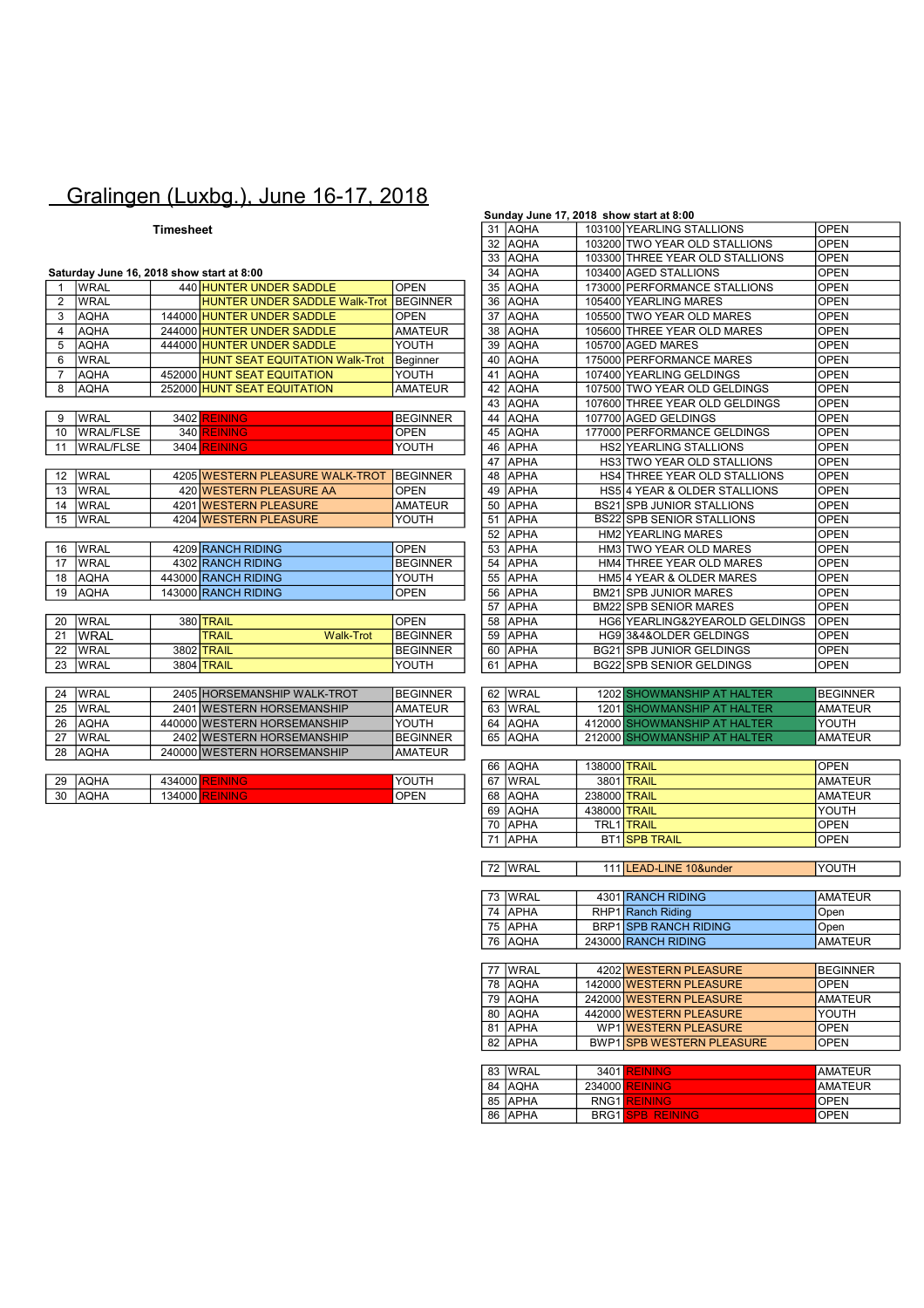# *International Horse Show*

# Gralingen June 16-17, 2018

Stables are available from June 15 at 12:00h am to June 17 at 18:00h pm

| Name: |      |
|-------|------|
|       | ⊢ax∵ |
|       |      |
|       |      |

| Name Horse | <b>SEX</b> | Name Owner | Straw | Empty Paddock Amount |  |
|------------|------------|------------|-------|----------------------|--|
|            |            |            |       |                      |  |
|            |            |            |       |                      |  |

If possible, please place my stables next to ……………………………………………..

*All boxes must to be paid, even when not used.*

*Tous les boxes doivent être payés, même si pas utilisés.*

*Alle bestellten Boxen müssen bezahlt werden, sogar wenn sie nicht benutzt worden sind.*

| Regular Stable (only Straw bedding or empty)                  |                                                     |                    |  |
|---------------------------------------------------------------|-----------------------------------------------------|--------------------|--|
|                                                               | Stable                                              | 70 Euro            |  |
|                                                               | (hay and additional straw is include in this price) |                    |  |
|                                                               | Paddock (3m x 3m)                                   | 30 Euro            |  |
| Electricity fence and power must be provided by user          |                                                     |                    |  |
| The use of these paddocks are under reponsability of the user |                                                     |                    |  |
|                                                               |                                                     | Total to be paid = |  |
|                                                               |                                                     |                    |  |

## **!!! Number of boxes is limited !!! First paid, first served ( date of payment ) Reservation of boxes only when ordered and paid**

PLEASE PAY YOUR BOXES BY BANKTRANSFER to:

QUARTER HORSE ASS`N Luxembourg, LU 18 0141 0334 2150 0000 BIC code CELLLULL ING Luxembourg S.A.

I hereby certify that my horses are free of disease and vaccinated against influenza and that I have a personnel accident insurance, discharging the organizers of any responsability.

Date:…………………… Signature:………………………..

Please send this Form to: QHAL, 7,op der Klopp, L-6695 Mompach, Fax 00352 729653 E-mail qhal@tango.lu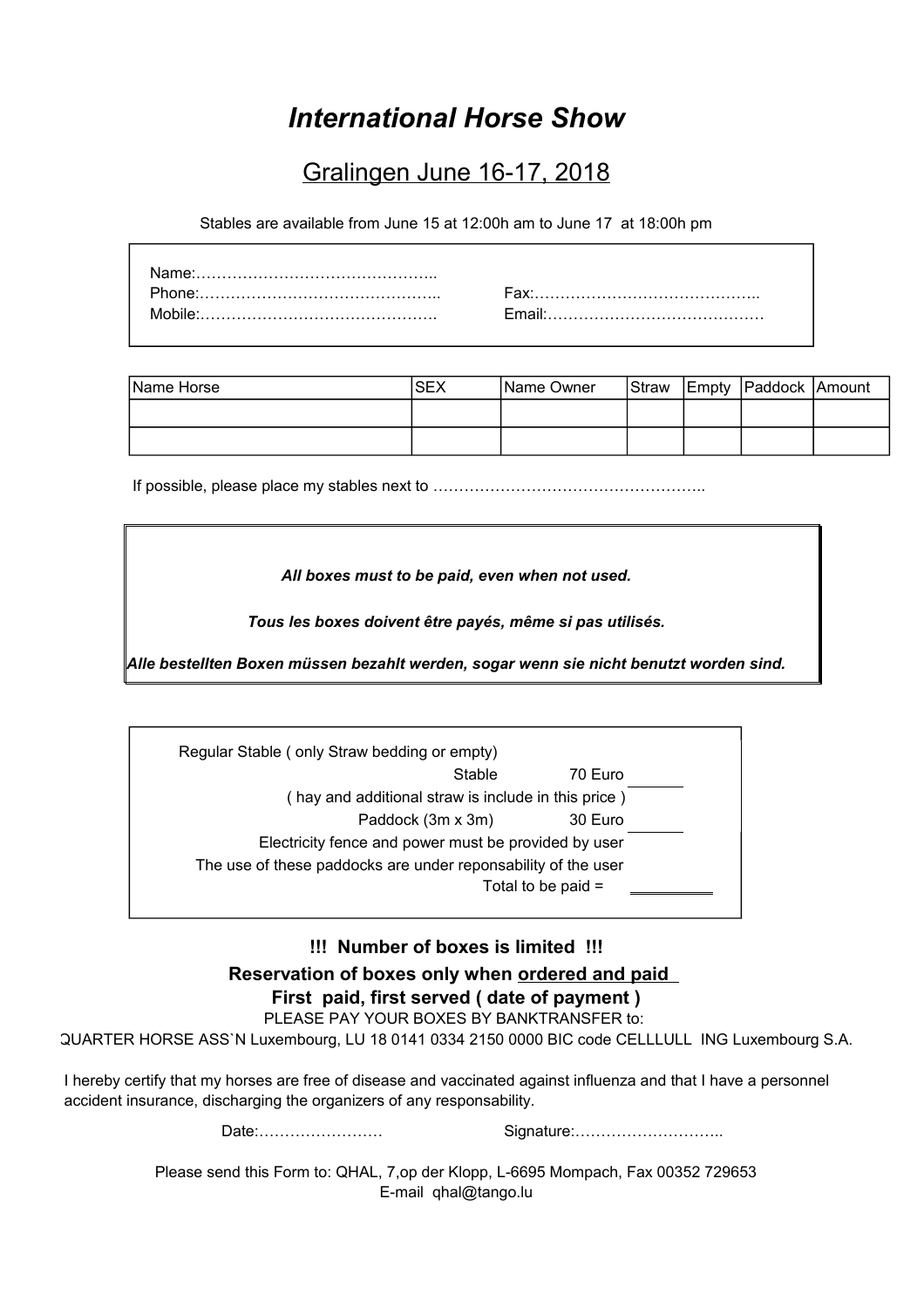### Gralingen June 16-17, 2018 AQHA ENTRY FORM

Please send this form to: QHAL, 7,op der Klopp, L-6695 Mompach, Fax 00352 729653

E-mail qhal@tango.lu

| <b>HORSE NAME:</b>      | HORSE ID:     | <b>SEX</b>    |  |
|-------------------------|---------------|---------------|--|
| <b>OWNER NAME:</b>      | YEAR FOALED : |               |  |
| <b>RIDER NAME:</b>      | IOWNER ID:    |               |  |
| <b>PHONE NUMBER:</b>    | IRIDER ID:    |               |  |
| EMAIL:                  | IEXP. DATE:   |               |  |
| <b>CONTACT ADDRESS:</b> | IOPEN         | <i>Novice</i> |  |
|                         | AMATEUR       | YOUTH         |  |

### **Please add a copy of curent membershipcard and of the registration papers of the horse**

|    |               |              |                                           |             |       | - |       |
|----|---------------|--------------|-------------------------------------------|-------------|-------|---|-------|
| 3  | <b>AQHA</b>   |              | 144000 HUNTER UNDER SADDLE                | <b>OPEN</b> | 15.00 |   |       |
| 19 | <b>AQHA</b>   |              | 143000 RANCH RIDING                       | <b>OPEN</b> | 15.00 |   |       |
| 30 | IAQHA         |              | 134000 REINING                            | <b>OPFN</b> | 15,00 |   |       |
|    | 131-35   AQHA | Stallions    | 2year<br>3year<br>perf<br>aged<br>year    | <b>OPEN</b> |       |   | 15,00 |
|    | 136-40   AQHA | Mares∣       | 2year<br>3year<br>aged<br>perf<br>vear    | <b>OPEN</b> |       |   | 15.00 |
|    | 141-45 AQHA   | Geldings     | $2$ year<br>aged<br>3year<br>perf<br>year | <b>OPEN</b> |       |   | 15.00 |
| 66 | IAQHA         | 138000 TRAIL |                                           | <b>OPEN</b> |       |   | 15.00 |
| 78 | <b>AQHA</b>   |              | 142000 WESTERN PLEASURE                   | <b>OPEN</b> |       |   | 15,00 |

| 4  | AQHA        |              | 244000 HUNTER UNDER SADDLE   | <b>AMATEUR</b> | 15.00 |       |
|----|-------------|--------------|------------------------------|----------------|-------|-------|
| 8  | IAQHA       |              | 252000 HUNT SEAT EQUITATION  | <b>AMATEUR</b> | 15.00 |       |
| 28 | <b>AQHA</b> |              | 240000 WESTERN HORSEMANSHIP  | <b>AMATEUR</b> | 15,00 |       |
| 65 | <b>AQHA</b> |              | 212000 SHOWMANSHIP AT HALTER | <b>AMATEUR</b> |       | 15,00 |
| 68 | IAQHA       | 238000 TRAIL |                              | <b>AMATEUR</b> |       | 15,00 |
| 76 | <b>AQHA</b> |              | 243000 RANCH RIDING          | <b>AMATEUR</b> |       | 15,00 |
| 79 | <b>AQHA</b> |              | 242000 WESTERN PLEASURE      | <b>AMATEUR</b> |       | 15,00 |
| 84 | <b>AQHA</b> |              | 234000 REINING               | <b>AMATEUR</b> |       | 15,00 |

| <b>AQHA</b> |                                  |                            |                                                                                                                                                                                |       |       |       |
|-------------|----------------------------------|----------------------------|--------------------------------------------------------------------------------------------------------------------------------------------------------------------------------|-------|-------|-------|
|             |                                  | 444000 HUNTER UNDER SADDLE | <b>YOUTH</b>                                                                                                                                                                   | 10.00 |       |       |
| <b>AQHA</b> |                                  |                            | <b>YOUTH</b>                                                                                                                                                                   |       |       |       |
| <b>AQHA</b> |                                  |                            | <b>YOUTH</b>                                                                                                                                                                   | 10,00 |       |       |
| <b>AQHA</b> |                                  |                            | <b>YOUTH</b>                                                                                                                                                                   | 10.00 |       |       |
| <b>AQHA</b> |                                  |                            | <b>YOUTH</b>                                                                                                                                                                   | 10,00 |       |       |
| <b>AQHA</b> |                                  |                            | <b>YOUTH</b>                                                                                                                                                                   |       |       | 10.00 |
| <b>AQHA</b> |                                  |                            | <b>YOUTH</b>                                                                                                                                                                   |       |       | 10,00 |
| <b>AQHA</b> |                                  |                            | YOUTH                                                                                                                                                                          |       |       | 10,00 |
|             | 18<br>26<br>29<br>64<br>69<br>80 |                            | 452000 HUNT SEAT EQUITATION<br>443000 RANCH RIDING<br>440000 WESTERN HORSEMANSHIP<br>434000 REINING<br>412000 SHOWMANSHIP AT HALTER<br>438000 TRAIL<br>442000 WESTERN PLEASURE |       | 10,00 |       |

# **Saturday Sunday**

| 15,00 |       |  |
|-------|-------|--|
| 15,00 |       |  |
| 15,00 |       |  |
|       | 15,00 |  |
|       | 15,00 |  |
|       | 15,00 |  |
|       | 15,00 |  |
|       | 15,00 |  |

| 10,00 |       |  |
|-------|-------|--|
| 10,00 |       |  |
| 10,00 |       |  |
| 10,00 |       |  |
| 10,00 |       |  |
|       | 10,00 |  |
|       | 10,00 |  |
|       | 10,00 |  |

**Note: 4 classes payed** *5th class* **for free ( mix of all classes, breed and categories )** 

**TOTAL CLASSES:** =

OFFICE CHARGE (one time per backnumber) AQHA Processing fee per horse

+ LATE REGISTRATION FEE after June 1st

TOTAL EUR

| 20,00 |  |
|-------|--|
| 5,00  |  |
| 20,00 |  |
|       |  |

### **WAIVER OF RESPONSIBILITY**

I, the undersigned, agree that neither the show-management nor the owner of the arena accept any responsibility for accident, loss or damage to persons, horses or properties, how so ever

caused and that I comply with the rules as stated in the showanouncement. With my binding signature I hereby confirm that I'll pay the expenses for a verterinary examination if such will

be necessary and that the above mentioned horse is free of disease and covered by a liability insurance on the showday.

SIGNATURE:…………………………… DATE:…………………………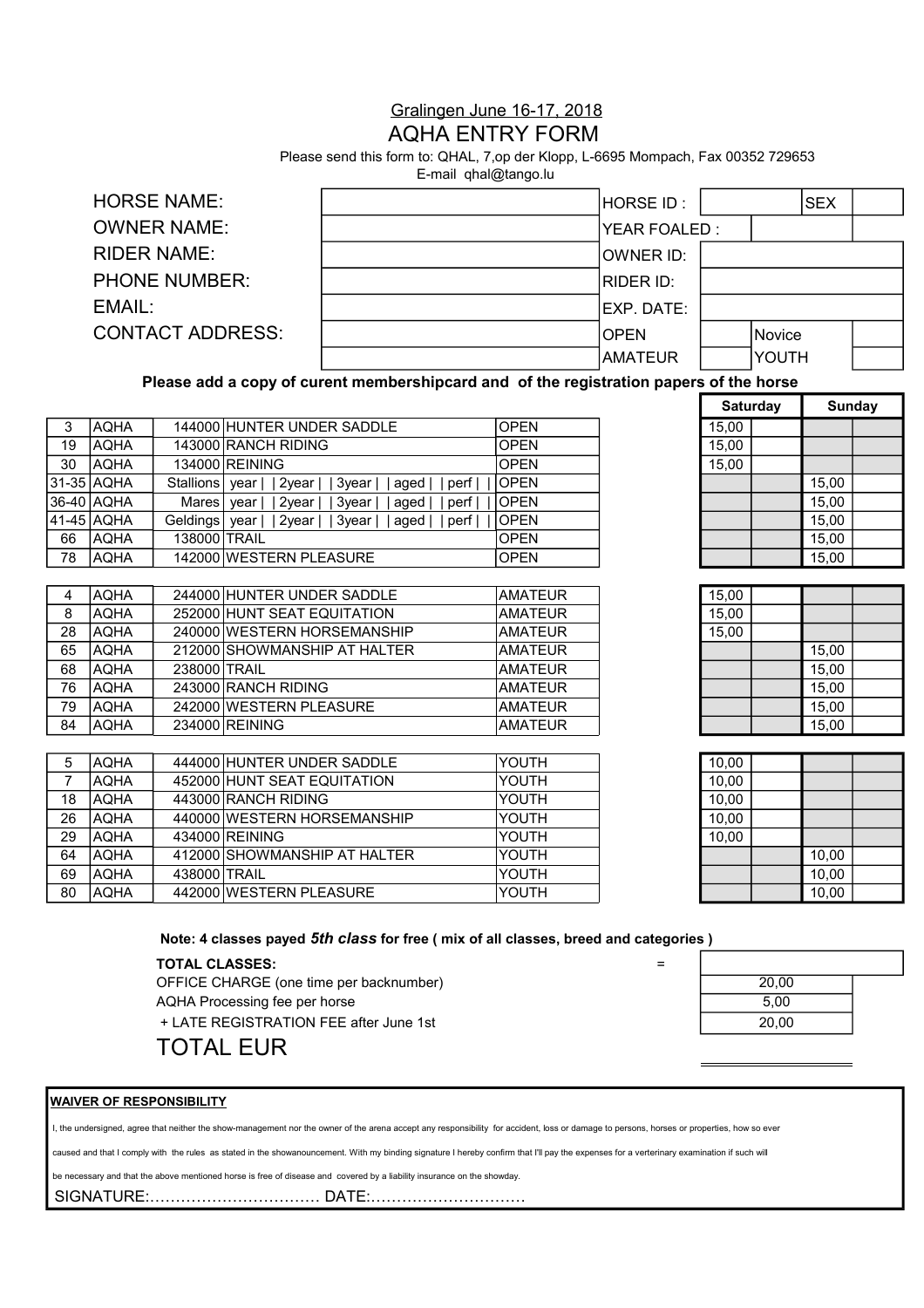# Gralingen June 16-17, 2018

Please send this form to: QHAL, 7,op der Klopp, L-6695 Mompach, Fax 00352 729653

**E-mail qhal@tango.lu**

| HORSE NAME:      | <b>HORSE ID:</b>   |                  | ISEX |  |
|------------------|--------------------|------------------|------|--|
| OWNER NAME:      | <b>IOWNER ID:</b>  |                  |      |  |
| RIDER NAME:      | <b>RIDER ID:</b>   |                  |      |  |
| PHONE NUMBER:    | <b>IEXP. DATE:</b> |                  |      |  |
| EMAIL:           | IOPFN              | <b>IBEGINNER</b> |      |  |
| CONTACT ADDRESS: | IAMATEUR           | IYOUTH           |      |  |
|                  |                    |                  |      |  |

# WRAL ENTRY FORM

| 72             | <b>WRAL</b> | 111 LEAD-LINE 10&under          | YOUTH           |       | 7,00  |
|----------------|-------------|---------------------------------|-----------------|-------|-------|
|                |             |                                 |                 |       |       |
| $\overline{2}$ | <b>WRAL</b> | HUNTER UNDER SADDLE Walk-Trot   | <b>BEGINNER</b> | 10.00 |       |
| 6              | <b>WRAL</b> | HUNT SEAT EQUITATION Walk-Trot  | <b>BEGINNER</b> | 10.00 |       |
| 12             | <b>WRAL</b> | 4205 WESTERN PLEASURE WALK-TROT | <b>BEGINNER</b> | 10.00 |       |
| 21             | <b>WRAL</b> | <b>TRAIL</b><br>Walk-Trot       | <b>BEGINNER</b> | 10.00 |       |
| 24             | <b>WRAL</b> | 2405 HORSEMANSHIP WALK-TROT     | <b>BEGINNER</b> | 10.00 |       |
| 9              | <b>WRAL</b> | 3402 REINING                    | <b>BEGINNER</b> | 10.00 |       |
| 17             | <b>WRAL</b> | 4302 RANCH RIDING               | <b>BEGINNER</b> | 10.00 |       |
| 22             | <b>WRAL</b> | 3802 TRAIL                      | <b>BEGINNER</b> | 10.00 |       |
| 27             | <b>WRAL</b> | 2402 WESTERN HORSEMANSHIP       | <b>BEGINNER</b> | 10.00 |       |
| 62             | <b>WRAL</b> | 1202 SHOWMANSHIP AT HALTER      | <b>BEGINNER</b> |       | 10.00 |
| 77             | <b>WRAL</b> | 4202 WESTERN PLEASURE           | <b>BEGINNER</b> |       | 10.00 |

| 14 | <b>WRAL</b>        | 4201 WESTERN PLEASURE      | <b>AMATEUR</b> | 10,00 |       |
|----|--------------------|----------------------------|----------------|-------|-------|
| 25 | <b>WRAL</b>        | 2401 WESTERN HORSEMANSHIP  | <b>AMATEUR</b> | 10.00 |       |
| 63 | <i><b>WRAL</b></i> | 1201 SHOWMANSHIP AT HALTER | <b>AMATEUR</b> |       | 10.00 |
| 67 | <b>WRAL</b>        | 3801 TRAIL                 | <b>AMATEUR</b> |       | 10.00 |
| 73 | <i><b>WRAL</b></i> | 4301 RANCH RIDING          | <b>AMATEUR</b> |       | 10.00 |
| 83 | <b>WRAL</b>        | 3401 REINING               | <b>AMATEUR</b> |       | 10.00 |

|    | <b>WRAL</b>      | 440 Hunter under Saddle | OPFN        | 10,00 |
|----|------------------|-------------------------|-------------|-------|
| 10 | <b>WRAL/FLSE</b> | 340 REINING             | <b>OPEN</b> | 10.00 |
| 13 | <b>WRAL</b>      | 420 WESTERN PLEASURE AA | <b>OPEN</b> | 10.00 |
| 16 | <b>WRAL</b>      | 4209 RANCH RIDING       | OPFN        | 10.00 |
| 20 | <b>WRAL</b>      | 380 TRAIL               | <b>OPEN</b> | 10.00 |
| 11 | WRAL/FLSE        | 3404 REINING            | YOUTH       | 7,00  |
| 15 | <b>WRAL</b>      | 4204 WESTERN PLEASURE   | YOUTH       | 7.00  |
| 23 | <b>WRAL</b>      | 3804 TRAIL              | YOUTH       | 7.00  |

**Saturday | Sunday** 

| 10,00 |       |  |
|-------|-------|--|
| 10,00 |       |  |
| 10,00 |       |  |
| 10,00 |       |  |
| 10,00 |       |  |
| 10,00 |       |  |
| 10,00 |       |  |
| 10,00 |       |  |
| 10,00 |       |  |
|       | 10,00 |  |
|       | 10,00 |  |

| 10,00 |       |  |
|-------|-------|--|
| 10,00 |       |  |
|       | 10,00 |  |
|       | 10,00 |  |
|       | 10,00 |  |
|       | 10,00 |  |

| 10,00 |  |  |
|-------|--|--|
| 10,00 |  |  |
| 10,00 |  |  |
| 10,00 |  |  |
| 10,00 |  |  |
| 7,00  |  |  |
| 7,00  |  |  |
| 7,00  |  |  |

**Note: 4 classes payed** *5th class* **for free ( mix of all classes, breed and categories)** 

**TOTAL CLASSES:** =

OFFICE CHARGE (one time per backnumber) 20,00

+ LATE REGISTRATION FEE after June 1st 20,00

TOTAL EUR

### **WAIVER OF RESPONSIBILITY**

the undersigned, agree that neither the show-management nor the owner of the arena accept any responsibility for accident, loss or damage to persons, horses or properties, how so ever

caused and that I comply with the rules as stated in the showanouncement. With my binding signature I hereby confirm that I'll pay the expenses for a verterinary examination if such will

be necessary and that the above mentioned horse is free of disease and covered by a liability insurance on the showday.

SIGNATURE:………………………………DATE:…………………………